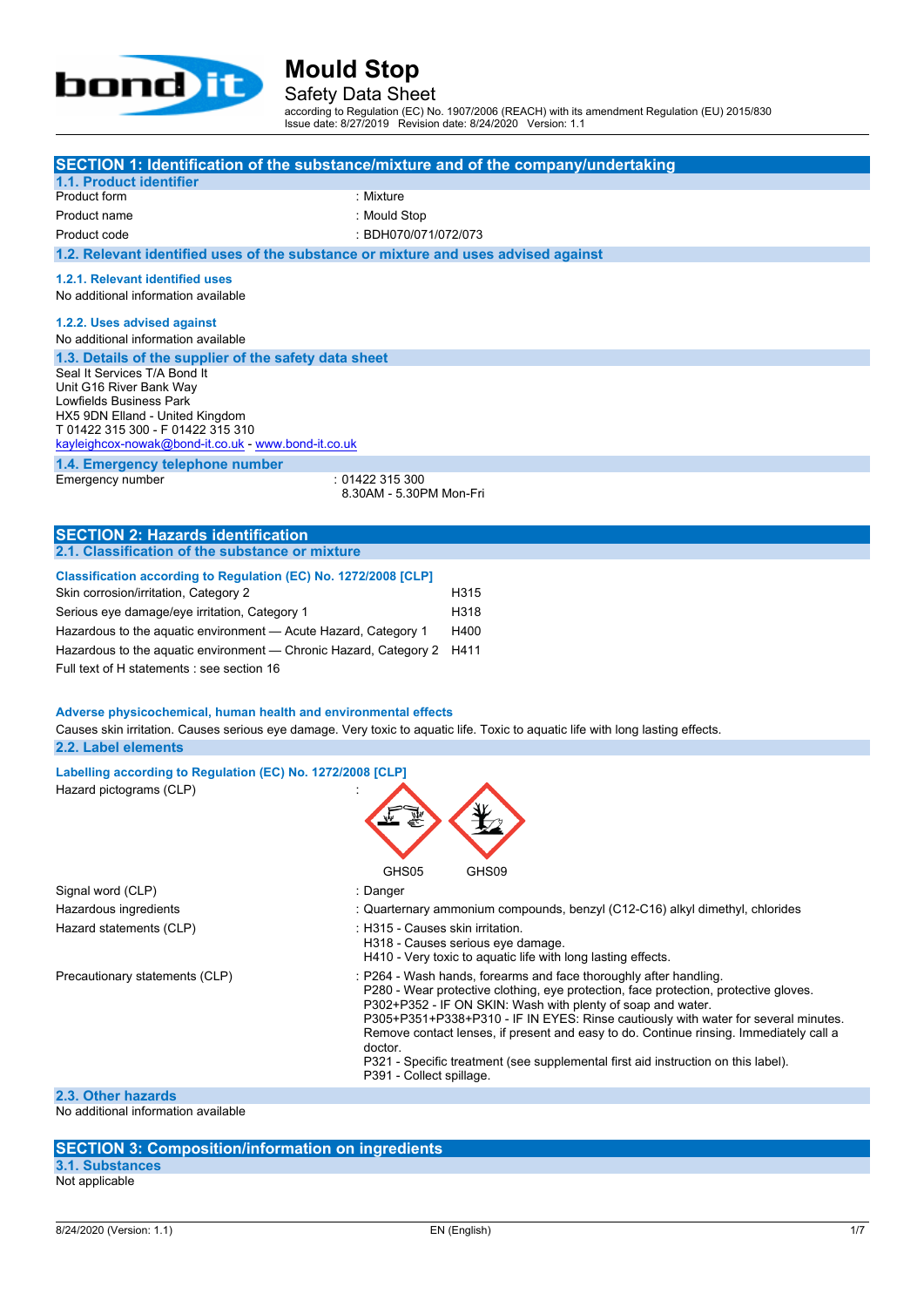## Safety Data Sheet

according to Regulation (EC) No. 1907/2006 (REACH) with its amendment Regulation (EU) 2015/830

### **3.2. Mixtures**

| <b>Name</b>                                                                    | <b>Product identifier</b>                  | $\frac{9}{6}$ | <b>Classification according to</b><br><b>Regulation (EC) No.</b><br>1272/2008 [CLP]                                      |
|--------------------------------------------------------------------------------|--------------------------------------------|---------------|--------------------------------------------------------------------------------------------------------------------------|
| Quarternary ammonium compounds, benzyl (C12-<br>C16) alkyl dimethyl, chlorides | (CAS-No.) 68424-85-1<br>(EC-No.) 270-325-2 | $>= 1 - 10$   | Acute Tox. 4 (Oral), H302<br>Skin Corr. 1B. H314<br>Eye Dam. 1, H318<br>Aquatic Acute 1, H400<br>Aquatic Chronic 1, H410 |

Full text of H-statements: see section 16

| 4.1. Description of first aid measures<br>First-aid measures after inhalation<br>: Remove person to fresh air and keep comfortable for breathing.<br>: Wash skin with plenty of water. Take off contaminated clothing. If skin irritation occurs: Get<br>medical advice/attention.<br>: Rinse cautiously with water for several minutes. Remove contact lenses, if present and<br>easy to do. Continue rinsing. Call a physician immediately.<br>: Call a poison center or a doctor if you feel unwell.<br>4.2. Most important symptoms and effects, both acute and delayed<br>: Irritation.<br>: Serious damage to eyes.<br>4.3. Indication of any immediate medical attention and special treatment needed<br>: Water spray. Dry powder. Foam. Carbon dioxide.<br>5.2. Special hazards arising from the substance or mixture<br>: Toxic fumes may be released.<br>: Do not attempt to take action without suitable protective equipment. Self-contained<br>breathing apparatus. Complete protective clothing. |                                                  |  |  |  |  |
|-----------------------------------------------------------------------------------------------------------------------------------------------------------------------------------------------------------------------------------------------------------------------------------------------------------------------------------------------------------------------------------------------------------------------------------------------------------------------------------------------------------------------------------------------------------------------------------------------------------------------------------------------------------------------------------------------------------------------------------------------------------------------------------------------------------------------------------------------------------------------------------------------------------------------------------------------------------------------------------------------------------------|--------------------------------------------------|--|--|--|--|
|                                                                                                                                                                                                                                                                                                                                                                                                                                                                                                                                                                                                                                                                                                                                                                                                                                                                                                                                                                                                                 | <b>SECTION 4: First aid measures</b>             |  |  |  |  |
|                                                                                                                                                                                                                                                                                                                                                                                                                                                                                                                                                                                                                                                                                                                                                                                                                                                                                                                                                                                                                 |                                                  |  |  |  |  |
|                                                                                                                                                                                                                                                                                                                                                                                                                                                                                                                                                                                                                                                                                                                                                                                                                                                                                                                                                                                                                 |                                                  |  |  |  |  |
|                                                                                                                                                                                                                                                                                                                                                                                                                                                                                                                                                                                                                                                                                                                                                                                                                                                                                                                                                                                                                 | First-aid measures after skin contact            |  |  |  |  |
|                                                                                                                                                                                                                                                                                                                                                                                                                                                                                                                                                                                                                                                                                                                                                                                                                                                                                                                                                                                                                 | First-aid measures after eye contact             |  |  |  |  |
|                                                                                                                                                                                                                                                                                                                                                                                                                                                                                                                                                                                                                                                                                                                                                                                                                                                                                                                                                                                                                 | First-aid measures after ingestion               |  |  |  |  |
|                                                                                                                                                                                                                                                                                                                                                                                                                                                                                                                                                                                                                                                                                                                                                                                                                                                                                                                                                                                                                 |                                                  |  |  |  |  |
|                                                                                                                                                                                                                                                                                                                                                                                                                                                                                                                                                                                                                                                                                                                                                                                                                                                                                                                                                                                                                 | Symptoms/effects after skin contact              |  |  |  |  |
|                                                                                                                                                                                                                                                                                                                                                                                                                                                                                                                                                                                                                                                                                                                                                                                                                                                                                                                                                                                                                 | Symptoms/effects after eye contact               |  |  |  |  |
|                                                                                                                                                                                                                                                                                                                                                                                                                                                                                                                                                                                                                                                                                                                                                                                                                                                                                                                                                                                                                 |                                                  |  |  |  |  |
|                                                                                                                                                                                                                                                                                                                                                                                                                                                                                                                                                                                                                                                                                                                                                                                                                                                                                                                                                                                                                 | Treat symptomatically.                           |  |  |  |  |
|                                                                                                                                                                                                                                                                                                                                                                                                                                                                                                                                                                                                                                                                                                                                                                                                                                                                                                                                                                                                                 |                                                  |  |  |  |  |
|                                                                                                                                                                                                                                                                                                                                                                                                                                                                                                                                                                                                                                                                                                                                                                                                                                                                                                                                                                                                                 | <b>SECTION 5: Firefighting measures</b>          |  |  |  |  |
|                                                                                                                                                                                                                                                                                                                                                                                                                                                                                                                                                                                                                                                                                                                                                                                                                                                                                                                                                                                                                 | 5.1. Extinguishing media                         |  |  |  |  |
|                                                                                                                                                                                                                                                                                                                                                                                                                                                                                                                                                                                                                                                                                                                                                                                                                                                                                                                                                                                                                 | Suitable extinguishing media                     |  |  |  |  |
|                                                                                                                                                                                                                                                                                                                                                                                                                                                                                                                                                                                                                                                                                                                                                                                                                                                                                                                                                                                                                 |                                                  |  |  |  |  |
|                                                                                                                                                                                                                                                                                                                                                                                                                                                                                                                                                                                                                                                                                                                                                                                                                                                                                                                                                                                                                 | Hazardous decomposition products in case of fire |  |  |  |  |
|                                                                                                                                                                                                                                                                                                                                                                                                                                                                                                                                                                                                                                                                                                                                                                                                                                                                                                                                                                                                                 | 5.3. Advice for firefighters                     |  |  |  |  |
|                                                                                                                                                                                                                                                                                                                                                                                                                                                                                                                                                                                                                                                                                                                                                                                                                                                                                                                                                                                                                 | Protection during firefighting                   |  |  |  |  |
| CECTION C. Acaidemial valorge measures                                                                                                                                                                                                                                                                                                                                                                                                                                                                                                                                                                                                                                                                                                                                                                                                                                                                                                                                                                          |                                                  |  |  |  |  |

| <b>SECTION 6: Accidental release measures</b>                            |                                                                                                                                                                |  |  |  |
|--------------------------------------------------------------------------|----------------------------------------------------------------------------------------------------------------------------------------------------------------|--|--|--|
| 6.1. Personal precautions, protective equipment and emergency procedures |                                                                                                                                                                |  |  |  |
| 6.1.1. For non-emergency personnel                                       |                                                                                                                                                                |  |  |  |
| Emergency procedures                                                     | : Ventilate spillage area. Avoid contact with skin and eyes.                                                                                                   |  |  |  |
| 6.1.2. For emergency responders                                          |                                                                                                                                                                |  |  |  |
| Protective equipment                                                     | : Do not attempt to take action without suitable protective equipment. For further information<br>refer to section 8: "Exposure controls/personal protection". |  |  |  |
| <b>6.2. Environmental precautions</b>                                    |                                                                                                                                                                |  |  |  |
| Avoid release to the environment.                                        |                                                                                                                                                                |  |  |  |
| 6.3. Methods and material for containment and cleaning up                |                                                                                                                                                                |  |  |  |
| For containment                                                          | : Collect spillage.                                                                                                                                            |  |  |  |
| Methods for cleaning up                                                  | : Take up liquid spill into absorbent material.                                                                                                                |  |  |  |
| Other information                                                        | : Dispose of materials or solid residues at an authorized site.                                                                                                |  |  |  |
| 6.4. Reference to other sections                                         |                                                                                                                                                                |  |  |  |
| For further information refer to section 13.                             |                                                                                                                                                                |  |  |  |

| <b>SECTION 7: Handling and storage</b>                                                                                                                                                                                           |                                                                                                                                                 |  |  |  |  |
|----------------------------------------------------------------------------------------------------------------------------------------------------------------------------------------------------------------------------------|-------------------------------------------------------------------------------------------------------------------------------------------------|--|--|--|--|
| 7.1. Precautions for safe handling                                                                                                                                                                                               |                                                                                                                                                 |  |  |  |  |
| Precautions for safe handling                                                                                                                                                                                                    | : Ensure good ventilation of the work station. Avoid contact with skin and eyes. Wear<br>personal protective equipment.                         |  |  |  |  |
| Hygiene measures                                                                                                                                                                                                                 | : Wash contaminated clothing before reuse. Do not eat, drink or smoke when using this<br>product. Always wash hands after handling the product. |  |  |  |  |
| 7.2. Conditions for safe storage, including any incompatibilities                                                                                                                                                                |                                                                                                                                                 |  |  |  |  |
| Storage conditions                                                                                                                                                                                                               | : Store in a well-ventilated place. Keep cool.                                                                                                  |  |  |  |  |
| 7.3. Specific end use(s)                                                                                                                                                                                                         |                                                                                                                                                 |  |  |  |  |
| $\mathbf{r}$ , and the set of the set of the set of the set of the set of the set of the set of the set of the set of the set of the set of the set of the set of the set of the set of the set of the set of the set of the set |                                                                                                                                                 |  |  |  |  |

No additional information available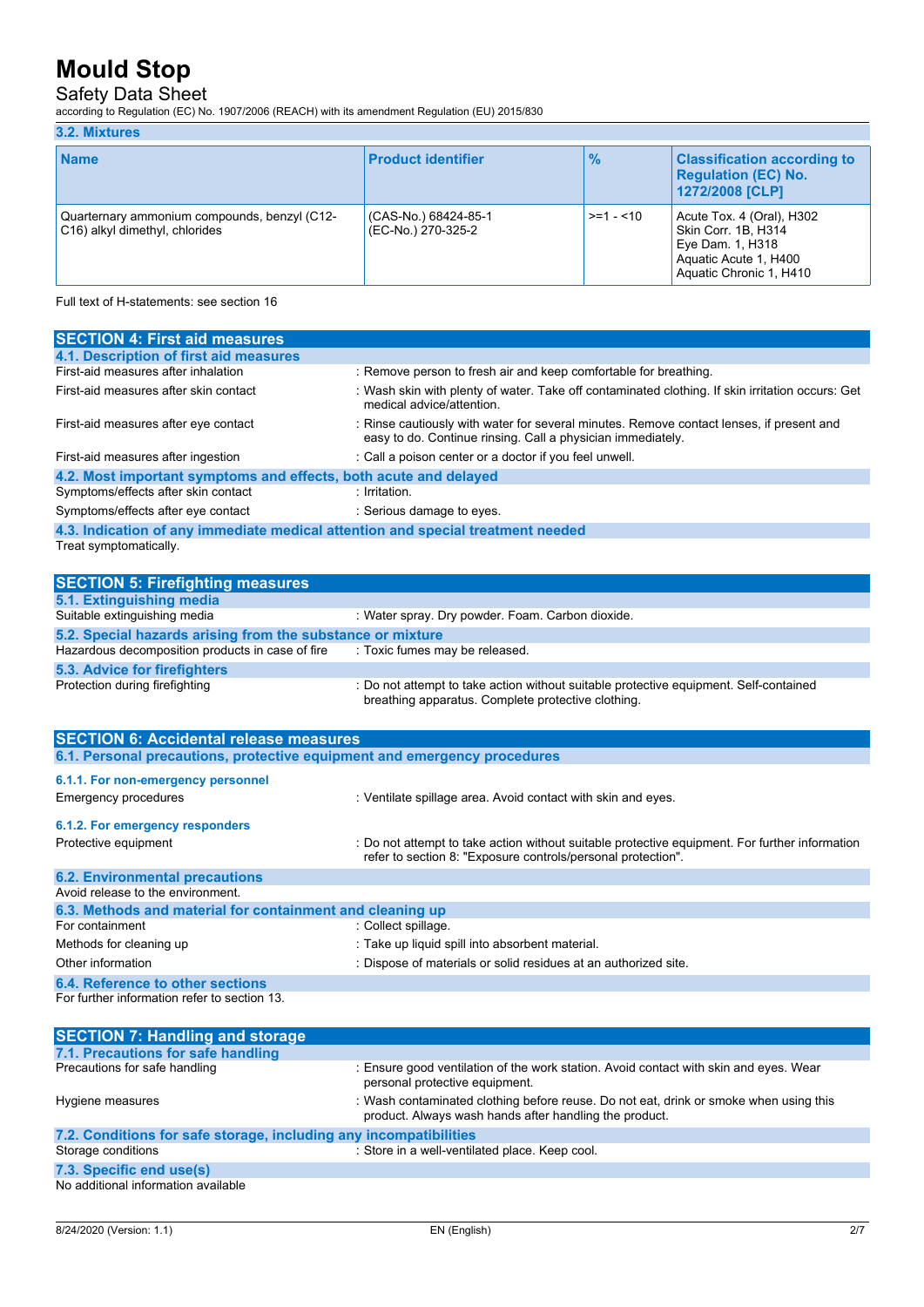### Safety Data Sheet

according to Regulation (EC) No. 1907/2006 (REACH) with its amendment Regulation (EU) 2015/830

| <b>SECTION 8: Exposure controls/personal protection</b>                  |
|--------------------------------------------------------------------------|
| <b>8.1. Control parameters</b>                                           |
| No additional information available                                      |
| <b>8.2. Exposure controls</b>                                            |
| Appropriate engineering controls:                                        |
| Ensure good ventilation of the work station.                             |
| Hand protection:                                                         |
| Protective gloves                                                        |
| Eye protection:                                                          |
| Safety glasses                                                           |
| Skin and body protection:                                                |
| Wear suitable protective clothing                                        |
| <b>Respiratory protection:</b>                                           |
| In case of insufficient ventilation, wear suitable respiratory equipment |

### **Environmental exposure controls:**

Avoid release to the environment.

#### **SECTION 9: Physical and chemical properties 9.1. Information on basic physical and chemical properties**

| <b>1. INTO MIGNOT ON DASIC PHYSICAL AND CHEMICAL PLOPELIES</b> |                     |
|----------------------------------------------------------------|---------------------|
| Physical state                                                 | : Liguid            |
| Colour                                                         | : No data available |
| Odour                                                          | : No data available |
| Odour threshold                                                | : No data available |
| рH                                                             | : No data available |
| Relative evaporation rate (butylacetate=1)                     | . No data available |
| Melting point                                                  | : Not applicable    |
| Freezing point                                                 | : No data available |
| Boiling point                                                  | : No data available |
| Flash point                                                    | : No data available |
| Auto-ignition temperature                                      | : No data available |
| Decomposition temperature                                      | : No data available |
| Flammability (solid, gas)                                      | : Not applicable    |
| Vapour pressure                                                | : No data available |
| Relative vapour density at 20 °C                               | : No data available |
| Relative density                                               | : No data available |
| Solubility                                                     | : No data available |
| Log Pow                                                        | : No data available |
| Viscosity, kinematic                                           | : No data available |
| Viscosity, dynamic                                             | : No data available |
| <b>Explosive properties</b>                                    | : No data available |
| Oxidising properties                                           | : No data available |
| <b>Explosive limits</b>                                        | : No data available |
| <b>9.2. Other information</b>                                  |                     |

#### **9.2. Other information** No additional information available

| <b>SECTION 10: Stability and reactivity</b>                                        |
|------------------------------------------------------------------------------------|
| <b>10.1. Reactivity</b>                                                            |
| The product is non-reactive under normal conditions of use, storage and transport. |
| <b>10.2. Chemical stability</b>                                                    |
| Stable under normal conditions.                                                    |
| 10.3. Possibility of hazardous reactions                                           |
| No dangerous reactions known under normal conditions of use.                       |
| 10.4. Conditions to avoid                                                          |
| None under recommended storage and handling conditions (see section 7).            |
| 10.5. Incompatible materials                                                       |
| No additional information available                                                |
|                                                                                    |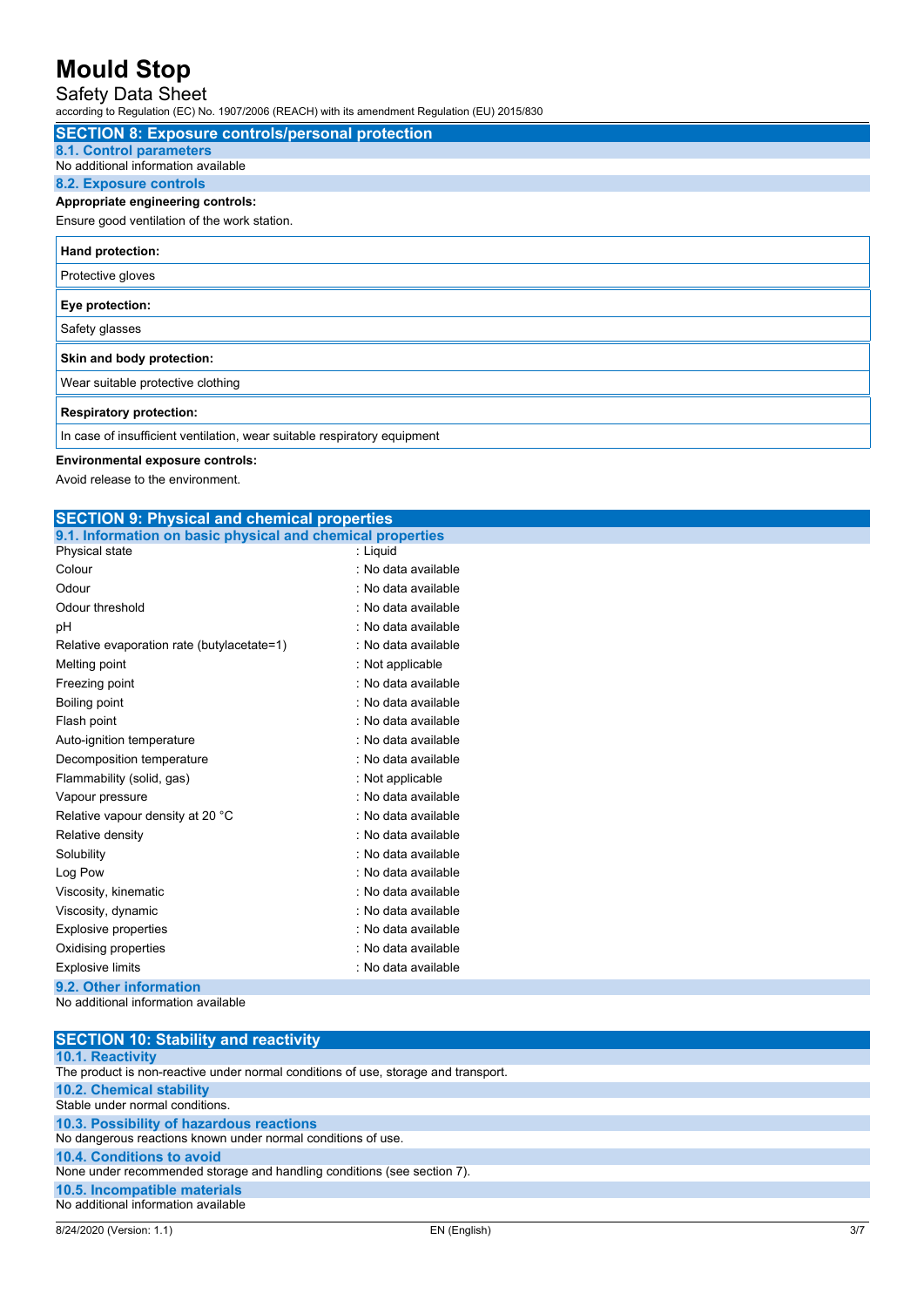## Safety Data Sheet

according to Regulation (EC) No. 1907/2006 (REACH) with its amendment Regulation (EU) 2015/830

#### **10.6. Hazardous decomposition products**

Under normal conditions of storage and use, hazardous decomposition products should not be produced.

| <b>SECTION 11: Toxicological information</b>                  |                                                                                         |
|---------------------------------------------------------------|-----------------------------------------------------------------------------------------|
| 11.1. Information on toxicological effects                    |                                                                                         |
| Acute toxicity (oral)                                         | : Not classified                                                                        |
| Acute toxicity (dermal)                                       | : Not classified                                                                        |
| Acute toxicity (inhalation)                                   | : Not classified                                                                        |
|                                                               | Quarternary ammonium compounds, benzyl (C12-C16) alkyl dimethyl, chlorides (68424-85-1) |
| LD50 oral rat                                                 | 795 mg/kg                                                                               |
| Skin corrosion/irritation                                     | : Causes skin irritation.                                                               |
| Serious eye damage/irritation                                 | : Causes serious eye damage.                                                            |
| Respiratory or skin sensitisation                             | : Not classified                                                                        |
| Germ cell mutagenicity                                        | : Not classified                                                                        |
| Carcinogenicity                                               | : Not classified                                                                        |
| Reproductive toxicity                                         | : Not classified                                                                        |
| STOT-single exposure                                          | : Not classified                                                                        |
| STOT-repeated exposure                                        | : Not classified                                                                        |
| Aspiration hazard                                             | · Not classified                                                                        |
|                                                               |                                                                                         |
| <b>SECTION 12: Ecological information</b>                     |                                                                                         |
| 12.1. Toxicity                                                |                                                                                         |
| Ecology - general                                             | : Very toxic to aquatic life. Toxic to aquatic life with long lasting effects.          |
| Hazardous to the aquatic environment, short-term<br>(acute)   | : Very toxic to aquatic life.                                                           |
| Hazardous to the aquatic environment, long-term<br>(chronic)  | : Toxic to aquatic life with long lasting effects.                                      |
| 12.2. Persistence and degradability                           |                                                                                         |
| No additional information available                           |                                                                                         |
| 12.3. Bioaccumulative potential                               |                                                                                         |
| No additional information available                           |                                                                                         |
| 12.4. Mobility in soil<br>No additional information available |                                                                                         |
| 12.5. Results of PBT and vPvB assessment                      |                                                                                         |
| No additional information available                           |                                                                                         |
| 12.6. Other adverse effects                                   |                                                                                         |
| No additional information available                           |                                                                                         |
|                                                               |                                                                                         |

| <b>SECTION 13: Disposal considerations</b> |                                                                                               |
|--------------------------------------------|-----------------------------------------------------------------------------------------------|
| 13.1. Waste treatment methods              |                                                                                               |
| Waste treatment methods                    | : Dispose of contents/container in accordance with licensed collector's sorting instructions. |

| <b>SECTION 14: Transport information</b>                                                                                                                  |                                                                                                                                                           |                                                                                                                                                  |                                                                                                                                                           |                                                                                                                                                           |  |
|-----------------------------------------------------------------------------------------------------------------------------------------------------------|-----------------------------------------------------------------------------------------------------------------------------------------------------------|--------------------------------------------------------------------------------------------------------------------------------------------------|-----------------------------------------------------------------------------------------------------------------------------------------------------------|-----------------------------------------------------------------------------------------------------------------------------------------------------------|--|
| In accordance with ADR / RID / IMDG / IATA / ADN                                                                                                          |                                                                                                                                                           |                                                                                                                                                  |                                                                                                                                                           |                                                                                                                                                           |  |
| <b>ADR</b>                                                                                                                                                | <b>IMDG</b>                                                                                                                                               | <b>IATA</b>                                                                                                                                      | <b>ADN</b>                                                                                                                                                | <b>RID</b>                                                                                                                                                |  |
| 14.1. UN number                                                                                                                                           |                                                                                                                                                           |                                                                                                                                                  |                                                                                                                                                           |                                                                                                                                                           |  |
| <b>UN 3082</b>                                                                                                                                            | <b>UN 3082</b>                                                                                                                                            | <b>UN 3082</b>                                                                                                                                   | <b>UN 3082</b>                                                                                                                                            | <b>UN 3082</b>                                                                                                                                            |  |
| 14.2. UN proper shipping name                                                                                                                             |                                                                                                                                                           |                                                                                                                                                  |                                                                                                                                                           |                                                                                                                                                           |  |
| ENVIRONMENTALLY<br><b>HAZARDOUS</b><br>SUBSTANCE, LIQUID,<br>N.O.S. (Quarternary<br>ammonium compounds,<br>benzyl (C12-C16) alkyl<br>dimethyl, chlorides) | ENVIRONMENTALLY<br><b>HAZARDOUS</b><br>SUBSTANCE, LIQUID,<br>N.O.S. (Quarternary<br>ammonium compounds,<br>benzyl (C12-C16) alkyl<br>dimethyl, chlorides) | Environmentally hazardous<br>substance, liquid, n.o.s.<br>(Quarternary ammonium<br>compounds, benzyl (C12-<br>C16) alkyl dimethyl,<br>chlorides) | ENVIRONMENTALLY<br><b>HAZARDOUS</b><br>SUBSTANCE, LIQUID,<br>N.O.S. (Quarternary<br>ammonium compounds,<br>benzyl (C12-C16) alkyl<br>dimethyl, chlorides) | ENVIRONMENTALLY<br><b>HAZARDOUS</b><br>SUBSTANCE, LIQUID,<br>N.O.S. (Quarternary<br>ammonium compounds,<br>benzyl (C12-C16) alkyl<br>dimethyl, chlorides) |  |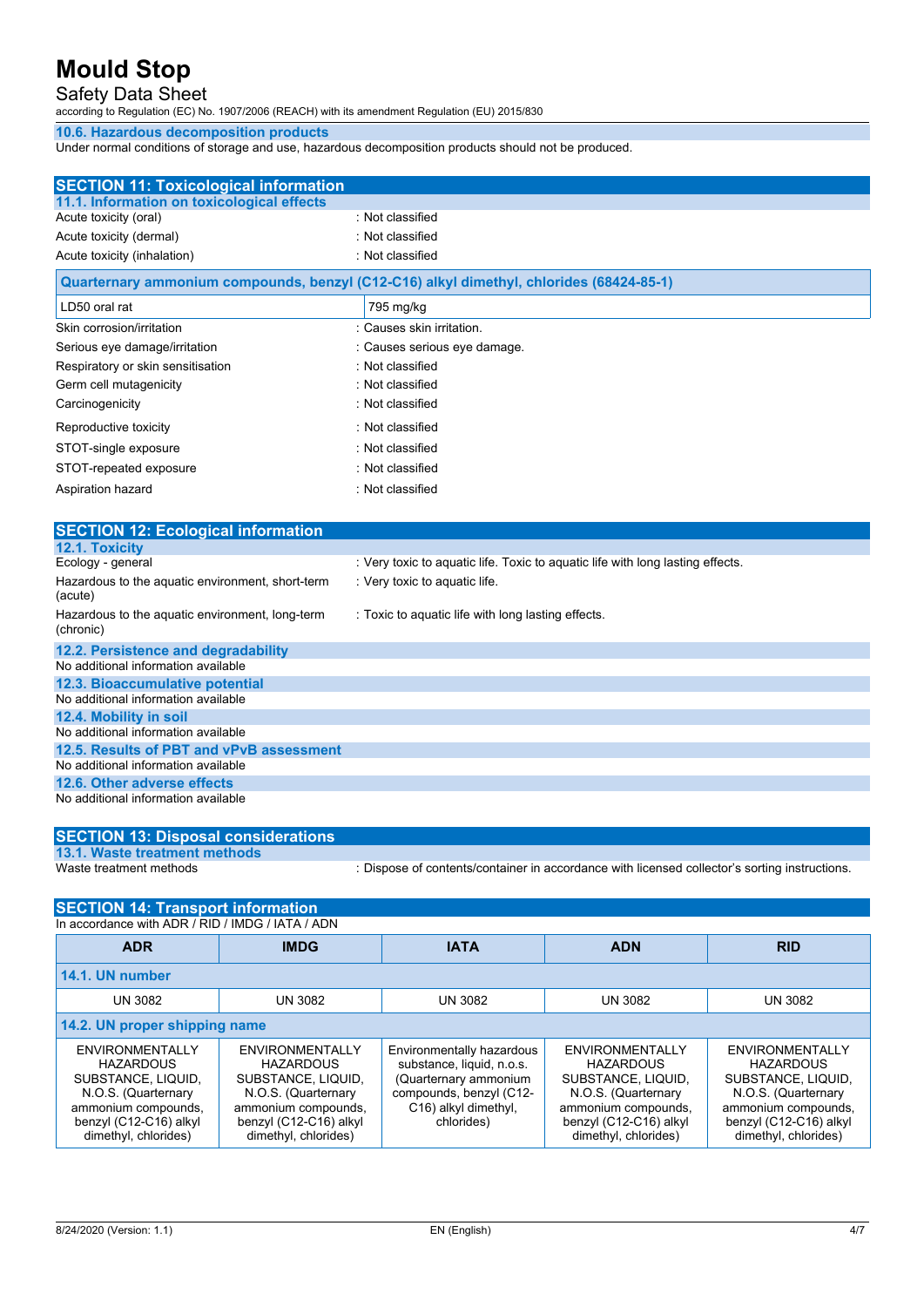## Safety Data Sheet

according to Regulation (EC) No. 1907/2006 (REACH) with its amendment Regulation (EU) 2015/830

| <b>Transport document description</b>                                                                                                                                                          |                                                                                                                                                                                                                        |                    |                                                                                                                                                                 |                                                                                                                                                                                            |                                                                                                                                                                              |  |
|------------------------------------------------------------------------------------------------------------------------------------------------------------------------------------------------|------------------------------------------------------------------------------------------------------------------------------------------------------------------------------------------------------------------------|--------------------|-----------------------------------------------------------------------------------------------------------------------------------------------------------------|--------------------------------------------------------------------------------------------------------------------------------------------------------------------------------------------|------------------------------------------------------------------------------------------------------------------------------------------------------------------------------|--|
| <b>UN 3082</b><br><b>ENVIRONMENTALLY</b><br><b>HAZARDOUS</b><br>SUBSTANCE, LIQUID,<br>N.O.S. (Quarternary<br>ammonium compounds,<br>benzyl (C12-C16) alkyl<br>dimethyl, chlorides), 9, III, (- | <b>UN 3082</b><br><b>ENVIRONMENTALLY</b><br><b>HAZARDOUS</b><br>SUBSTANCE, LIQUID,<br>N.O.S. (Quarternary<br>ammonium compounds,<br>benzyl (C12-C16) alkyl<br>dimethyl, chlorides), 9, III,<br><b>MARINE POLLUTANT</b> |                    | UN 3082 Environmentally<br>hazardous substance,<br>liquid, n.o.s. (Quarternary<br>ammonium compounds,<br>benzyl (C12-C16) alkyl<br>dimethyl, chlorides), 9, III | <b>UN 3082</b><br><b>ENVIRONMENTALLY</b><br><b>HAZARDOUS</b><br>SUBSTANCE, LIQUID,<br>N.O.S. (Quarternary<br>ammonium compounds,<br>benzyl (C12-C16) alkyl<br>dimethyl, chlorides), 9, III | <b>UN 3082</b><br>ENVIRONMENTALLY<br>HAZARDOUS<br>SUBSTANCE, LIQUID,<br>N.O.S. (Quarternary<br>ammonium compounds,<br>benzyl (C12-C16) alkyl<br>dimethyl, chlorides), 9, III |  |
| 14.3. Transport hazard class(es)                                                                                                                                                               |                                                                                                                                                                                                                        |                    |                                                                                                                                                                 |                                                                                                                                                                                            |                                                                                                                                                                              |  |
| 9                                                                                                                                                                                              | 9                                                                                                                                                                                                                      |                    | 9                                                                                                                                                               | 9                                                                                                                                                                                          | 9                                                                                                                                                                            |  |
|                                                                                                                                                                                                |                                                                                                                                                                                                                        |                    |                                                                                                                                                                 |                                                                                                                                                                                            |                                                                                                                                                                              |  |
| 14.4. Packing group                                                                                                                                                                            |                                                                                                                                                                                                                        |                    |                                                                                                                                                                 |                                                                                                                                                                                            |                                                                                                                                                                              |  |
| Ш                                                                                                                                                                                              | $\mathbf{III}$                                                                                                                                                                                                         |                    | Ш                                                                                                                                                               | Ш                                                                                                                                                                                          | III                                                                                                                                                                          |  |
| <b>14.5. Environmental hazards</b>                                                                                                                                                             |                                                                                                                                                                                                                        |                    |                                                                                                                                                                 |                                                                                                                                                                                            |                                                                                                                                                                              |  |
| Dangerous for the<br>environment: Yes                                                                                                                                                          | Dangerous for the<br>environment: Yes<br>Marine pollutant : Yes                                                                                                                                                        |                    | Dangerous for the<br>environment: Yes                                                                                                                           | Dangerous for the<br>environment: Yes                                                                                                                                                      | Dangerous for the<br>environment: Yes                                                                                                                                        |  |
| No supplementary information available                                                                                                                                                         |                                                                                                                                                                                                                        |                    |                                                                                                                                                                 |                                                                                                                                                                                            |                                                                                                                                                                              |  |
| 14.6. Special precautions for user                                                                                                                                                             |                                                                                                                                                                                                                        |                    |                                                                                                                                                                 |                                                                                                                                                                                            |                                                                                                                                                                              |  |
| <b>Overland transport</b>                                                                                                                                                                      |                                                                                                                                                                                                                        |                    |                                                                                                                                                                 |                                                                                                                                                                                            |                                                                                                                                                                              |  |
| Classification code (ADR)                                                                                                                                                                      |                                                                                                                                                                                                                        | : M6               |                                                                                                                                                                 |                                                                                                                                                                                            |                                                                                                                                                                              |  |
| Special provisions (ADR)                                                                                                                                                                       |                                                                                                                                                                                                                        |                    | : 274, 335, 375, 601                                                                                                                                            |                                                                                                                                                                                            |                                                                                                                                                                              |  |
| Limited quantities (ADR)                                                                                                                                                                       |                                                                                                                                                                                                                        | $\cdot$ 51         |                                                                                                                                                                 |                                                                                                                                                                                            |                                                                                                                                                                              |  |
| Excepted quantities (ADR)                                                                                                                                                                      |                                                                                                                                                                                                                        | : E1               |                                                                                                                                                                 |                                                                                                                                                                                            |                                                                                                                                                                              |  |
| Packing instructions (ADR)                                                                                                                                                                     |                                                                                                                                                                                                                        |                    | : P001, IBC03, LP01, R001                                                                                                                                       |                                                                                                                                                                                            |                                                                                                                                                                              |  |
| Special packing provisions (ADR)                                                                                                                                                               |                                                                                                                                                                                                                        | $\therefore$ PP1   |                                                                                                                                                                 |                                                                                                                                                                                            |                                                                                                                                                                              |  |
| Mixed packing provisions (ADR)                                                                                                                                                                 |                                                                                                                                                                                                                        | : MP19             |                                                                                                                                                                 |                                                                                                                                                                                            |                                                                                                                                                                              |  |
| Portable tank and bulk container instructions<br>(ADR)                                                                                                                                         |                                                                                                                                                                                                                        | : T4               |                                                                                                                                                                 |                                                                                                                                                                                            |                                                                                                                                                                              |  |
| Portable tank and bulk container special provisions<br>(ADR)                                                                                                                                   |                                                                                                                                                                                                                        |                    | $:$ TP1, TP29                                                                                                                                                   |                                                                                                                                                                                            |                                                                                                                                                                              |  |
| Tank code (ADR)                                                                                                                                                                                |                                                                                                                                                                                                                        | : LGBV             |                                                                                                                                                                 |                                                                                                                                                                                            |                                                                                                                                                                              |  |
| Vehicle for tank carriage                                                                                                                                                                      |                                                                                                                                                                                                                        | : AT               |                                                                                                                                                                 |                                                                                                                                                                                            |                                                                                                                                                                              |  |
| Transport category (ADR)                                                                                                                                                                       |                                                                                                                                                                                                                        | : $3$              |                                                                                                                                                                 |                                                                                                                                                                                            |                                                                                                                                                                              |  |
| Special provisions for carriage - Packages (ADR)                                                                                                                                               |                                                                                                                                                                                                                        | : V12              |                                                                                                                                                                 |                                                                                                                                                                                            |                                                                                                                                                                              |  |
| Special provisions for carriage - Loading,<br>unloading and handling (ADR)                                                                                                                     |                                                                                                                                                                                                                        | : CV13             |                                                                                                                                                                 |                                                                                                                                                                                            |                                                                                                                                                                              |  |
| Hazard identification number (Kemler No.)                                                                                                                                                      |                                                                                                                                                                                                                        | $\cdot$ 90         |                                                                                                                                                                 |                                                                                                                                                                                            |                                                                                                                                                                              |  |
| Orange plates                                                                                                                                                                                  |                                                                                                                                                                                                                        |                    | 90<br>3082                                                                                                                                                      |                                                                                                                                                                                            |                                                                                                                                                                              |  |
| Tunnel restriction code (ADR)<br>÷ -                                                                                                                                                           |                                                                                                                                                                                                                        |                    |                                                                                                                                                                 |                                                                                                                                                                                            |                                                                                                                                                                              |  |
| EAC code                                                                                                                                                                                       |                                                                                                                                                                                                                        | $\cdot$ $\cdot$ 3Z |                                                                                                                                                                 |                                                                                                                                                                                            |                                                                                                                                                                              |  |
| <b>Transport by sea</b>                                                                                                                                                                        |                                                                                                                                                                                                                        |                    |                                                                                                                                                                 |                                                                                                                                                                                            |                                                                                                                                                                              |  |
| Special provisions (IMDG)                                                                                                                                                                      |                                                                                                                                                                                                                        | : 274, 335, 969    |                                                                                                                                                                 |                                                                                                                                                                                            |                                                                                                                                                                              |  |
| Limited quantities (IMDG)                                                                                                                                                                      |                                                                                                                                                                                                                        | :5L                |                                                                                                                                                                 |                                                                                                                                                                                            |                                                                                                                                                                              |  |
| Excepted quantities (IMDG)                                                                                                                                                                     |                                                                                                                                                                                                                        | : E1               |                                                                                                                                                                 |                                                                                                                                                                                            |                                                                                                                                                                              |  |
| Packing instructions (IMDG)                                                                                                                                                                    |                                                                                                                                                                                                                        |                    | : LP01, P001                                                                                                                                                    |                                                                                                                                                                                            |                                                                                                                                                                              |  |
| Special packing provisions (IMDG)                                                                                                                                                              |                                                                                                                                                                                                                        |                    | $:$ PP1                                                                                                                                                         |                                                                                                                                                                                            |                                                                                                                                                                              |  |
| IBC packing instructions (IMDG)                                                                                                                                                                |                                                                                                                                                                                                                        |                    | : IBC03                                                                                                                                                         |                                                                                                                                                                                            |                                                                                                                                                                              |  |
| Tank instructions (IMDG)                                                                                                                                                                       |                                                                                                                                                                                                                        | $\cdot$ T4         |                                                                                                                                                                 |                                                                                                                                                                                            |                                                                                                                                                                              |  |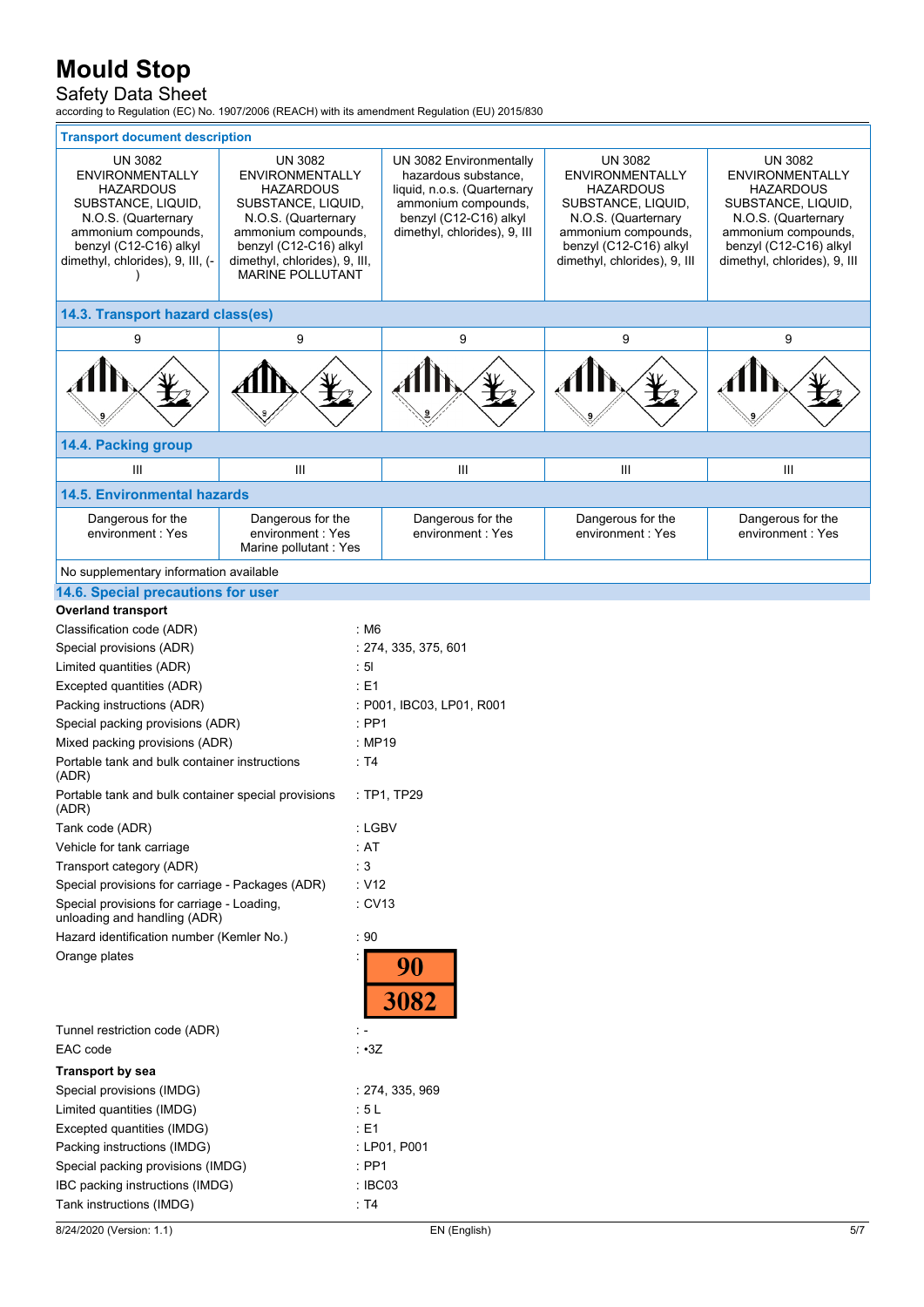## Safety Data Sheet

according to Regulation (EC) No. 1907/2006 (REACH) with its amendment Regulation (EU) 2015/830

| Tank special provisions (IMDG)                                             | $:$ TP2, TP29             |
|----------------------------------------------------------------------------|---------------------------|
| EmS-No. (Fire)                                                             | : F-A                     |
| EmS-No. (Spillage)                                                         | $: S-F$                   |
| Stowage category (IMDG)                                                    | : A                       |
| Air transport                                                              |                           |
| PCA Excepted quantities (IATA)                                             | : E1                      |
| PCA Limited quantities (IATA)                                              | : Y964                    |
| PCA limited quantity max net quantity (IATA)                               | : 30kgG                   |
| PCA packing instructions (IATA)                                            | :964                      |
| PCA max net quantity (IATA)                                                | : 450L                    |
| CAO packing instructions (IATA)                                            | :964                      |
| CAO max net quantity (IATA)                                                | :450L                     |
| Special provisions (IATA)                                                  | : A97, A158, A197         |
| ERG code (IATA)                                                            | : 9L                      |
| Inland waterway transport                                                  |                           |
| Classification code (ADN)                                                  | : M6                      |
| Special provisions (ADN)                                                   | : 274, 335, 375, 601      |
| Limited quantities (ADN)                                                   | :5L                       |
| Excepted quantities (ADN)                                                  | : E1                      |
| Carriage permitted (ADN)                                                   | : T                       |
| Equipment required (ADN)                                                   | $:$ PP                    |
| Number of blue cones/lights (ADN)                                          | $\therefore$ 0            |
| Rail transport                                                             |                           |
| Classification code (RID)                                                  | : M6                      |
| Special provisions (RID)                                                   | : 274, 335, 375, 601      |
| Limited quantities (RID)                                                   | : 5L                      |
| Excepted quantities (RID)                                                  | : E1                      |
| Packing instructions (RID)                                                 | : P001, IBC03, LP01, R001 |
| Special packing provisions (RID)                                           | $\therefore$ PP1          |
| Mixed packing provisions (RID)                                             | :MP19                     |
| Portable tank and bulk container instructions (RID)                        | : T4                      |
| Portable tank and bulk container special provisions<br>(RID)               | $:$ TP1, TP29             |
| Tank codes for RID tanks (RID)                                             | : LGBV                    |
| Transport category (RID)                                                   | : 3                       |
| Special provisions for carriage - Packages (RID)                           | W12                       |
| Special provisions for carriage - Loading,<br>unloading and handling (RID) | : CW13, CW31              |
| Colis express (express parcels) (RID)                                      | $\therefore$ CE8          |
| Hazard identification number (RID)                                         | : 90                      |
| 14.7 Transport in bulk according to Annex II of Marpol and the IBC Code    |                           |

**14.7. Transport in bulk according to Annex II of Marpol and the IBC Code** Not applicable

### **SECTION 15: Regulatory information 15.1. Safety, health and environmental regulations/legislation specific for the substance or mixture**

### **15.1.1. EU-Regulations**

Contains no REACH substances with Annex XVII restrictions

Contains no substance on the REACH candidate list

Contains no REACH Annex XIV substances

Contains no substance subject to Regulation (EU) No 649/2012 of the European Parliament and of the Council of 4 July 2012 concerning the export and import of hazardous chemicals.

Contains no substance subject to Regulation (EU) No 2019/1021 of the European Parliament and of the Council of 20 June 2019 on persistent organic pollutants

#### **15.1.2. National regulations**

No additional information available

**15.2. Chemical safety assessment** No chemical safety assessment has been carried out